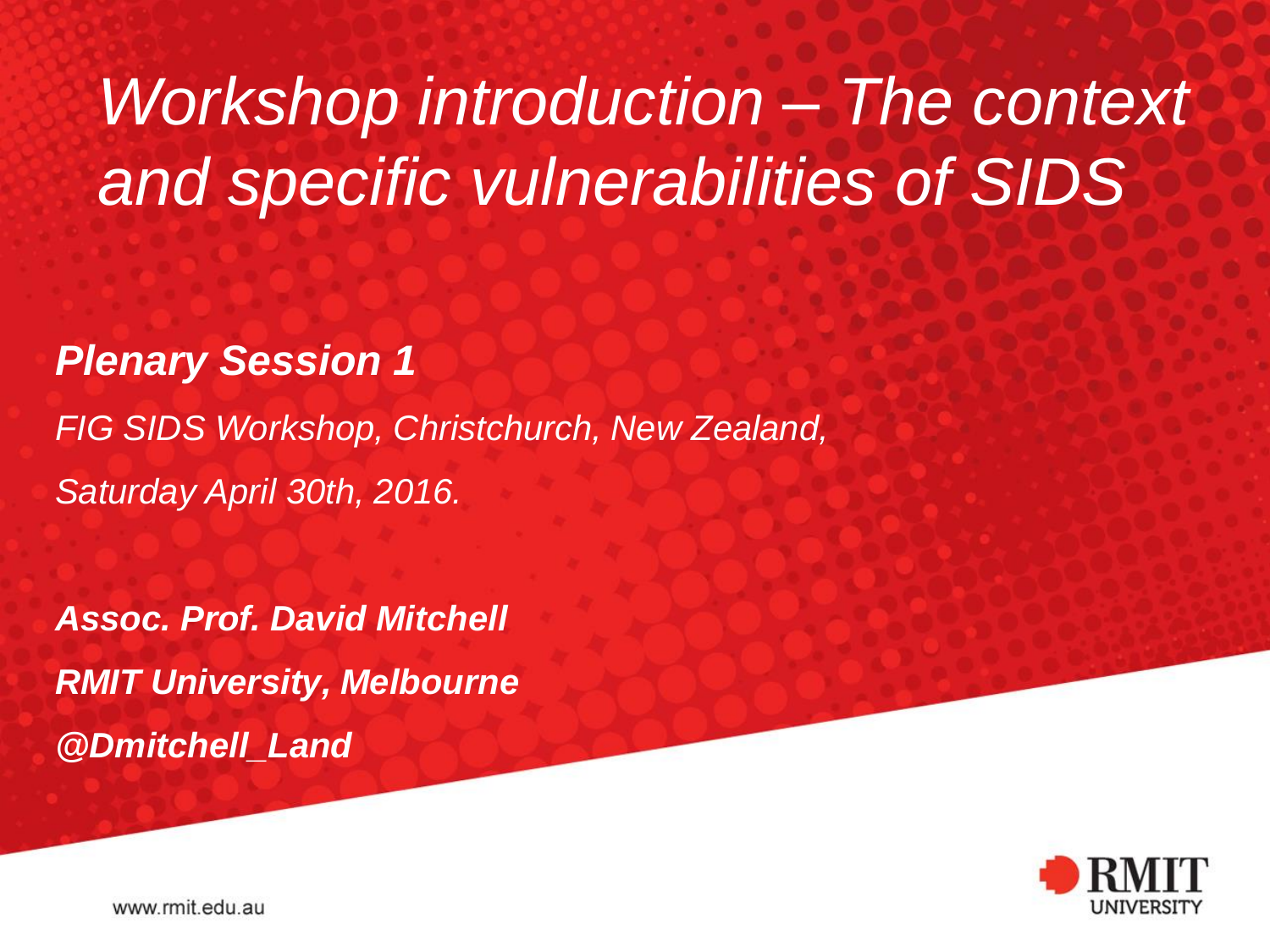#### **Overview**

- •SIDS common characteristics and diversity
- Urbanization and SIDS
- Disaster risk and SIDS
- Workshop aims
- Framing Questions
- •Program
- Towards the "Christchurch Declaration"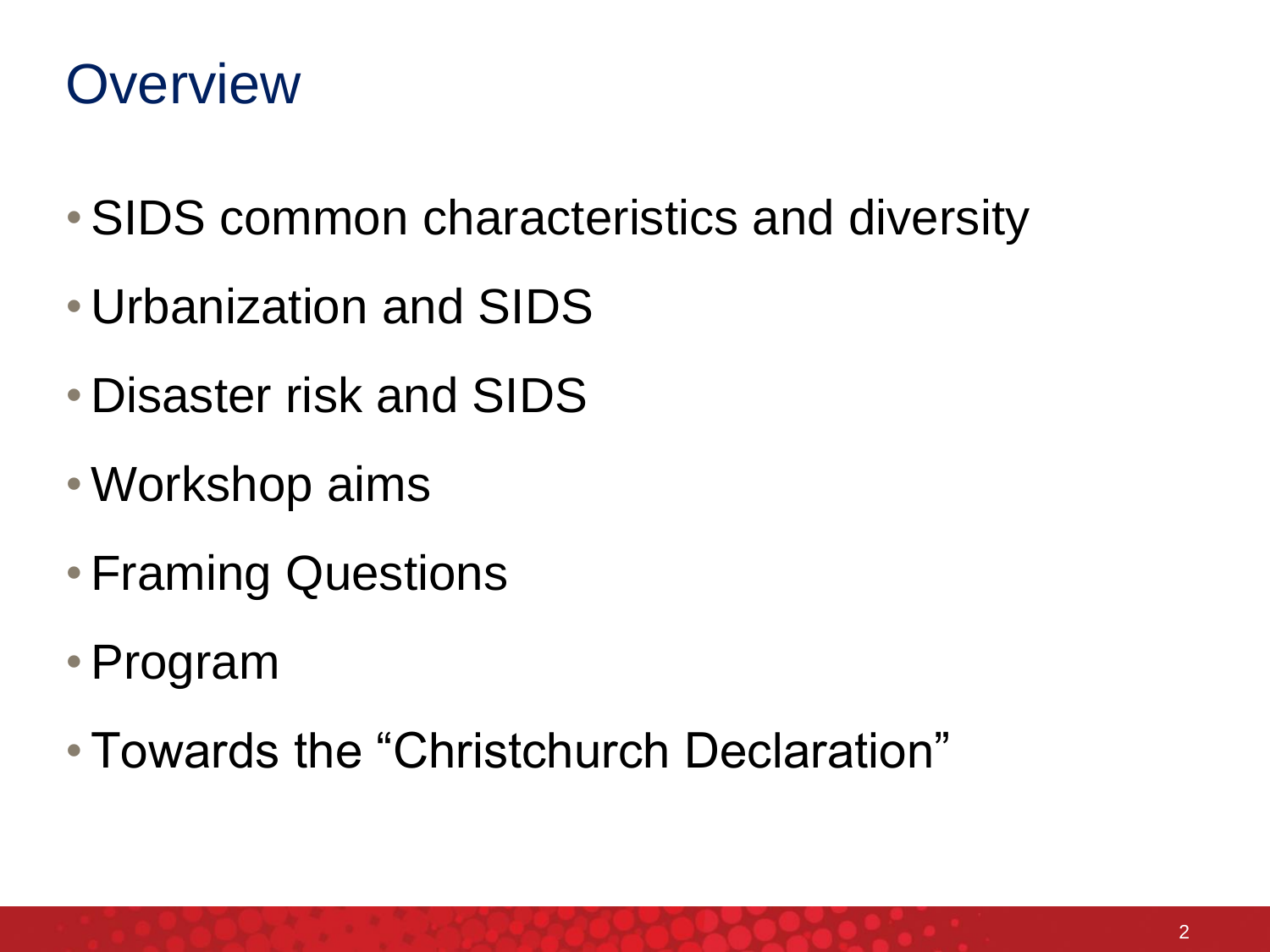#### Small Island Developing States (SIDS)

- distinct and diverse group of 52 countries spread across the Atlantic, Pacific and Indian oceans, and the Caribbean, Mediterranean and South China seas .
- Despite their social, cultural, economic and geographical differences, SIDS identify themselves as a group that shares similar environmental and development issues.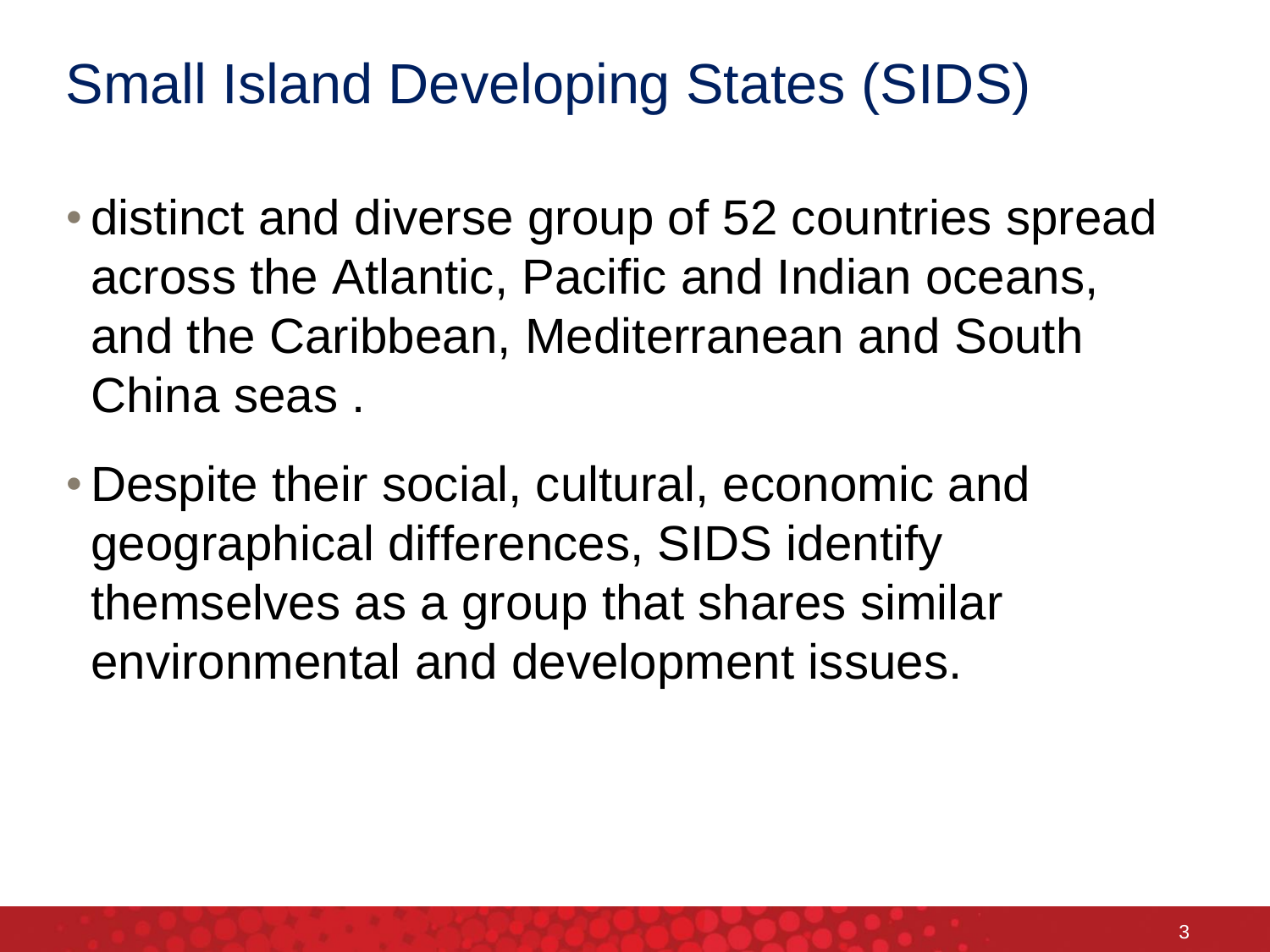## Recognition of the Diversity of SIDS

#### •SIDS have huge diversity with regard to

- –Land tenure types
- –Total population
- –Rate of urbanization
- proportion of population living in areas where elevation below 5m
- –*UN-Habitat (2015): Urbanization and Climate Change in Small Island Developing States*

• We recognise this diversity in our discussions.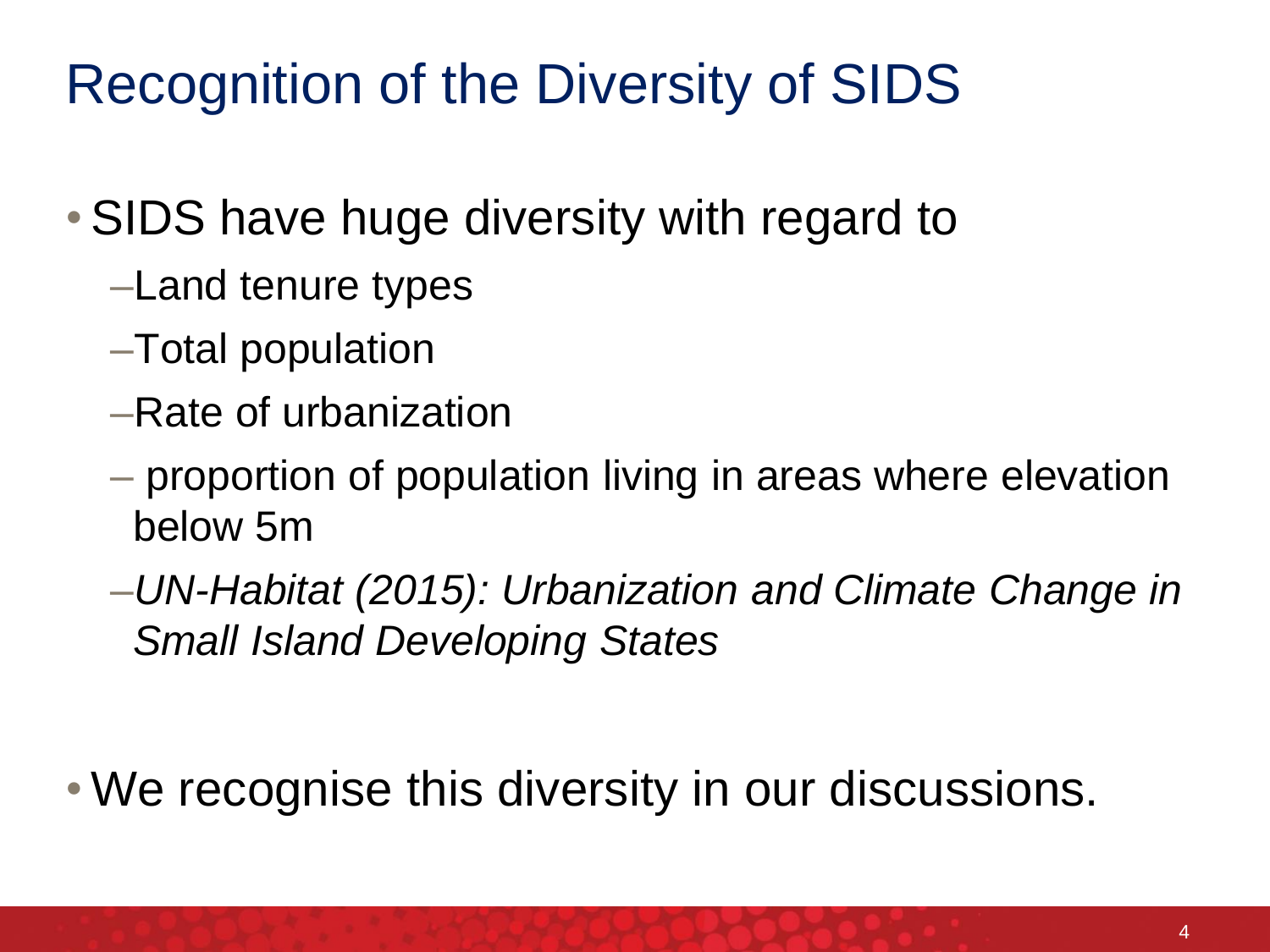| <b>SIDS</b>                       | Customary/<br><b>Communal</b><br>/Family<br>lands (%) | <b>Urban</b><br><b>Population Population</b><br>(this  (thousands) | <b>Total</b> | %<br>urban | <b>Average %</b><br><b>Annual Rate Population</b><br>of Change of<br>the Urban<br><b>Population</b><br>2010-2015 | in largest<br>city (% of<br>urban) | <b>Largest city</b><br>(by)<br><i>inhabitants</i> ) | land area<br>where<br>elevation<br>below 5 $m$ (%<br>of total land<br>area) | population living<br>in areas where<br>elevation below<br>5m (% of total<br>population in<br>2000) |
|-----------------------------------|-------------------------------------------------------|--------------------------------------------------------------------|--------------|------------|------------------------------------------------------------------------------------------------------------------|------------------------------------|-----------------------------------------------------|-----------------------------------------------------------------------------|----------------------------------------------------------------------------------------------------|
| American Samoa                    |                                                       | 65                                                                 | 70           | 93.2       | 1.87                                                                                                             | 100                                | Tafuna                                              | 17.9                                                                        | 9.9                                                                                                |
| Antigua and Barbuda               |                                                       | 27                                                                 | 90           | 29.8       | 0.96                                                                                                             | 100                                | St. John's                                          | 32.4                                                                        | 32.3                                                                                               |
| Bahrain                           |                                                       | 1,174                                                              | 1,324        | 88.7       | 2.21                                                                                                             | 15.5                               | Manama                                              | 39                                                                          | 66.6                                                                                               |
| Barbados                          |                                                       | 122                                                                | 274          | 44.4       | 1.35                                                                                                             | 92.7                               | Bridgetown                                          | 15.7                                                                        | 15.7                                                                                               |
| Cook Islands**                    | 95                                                    | 15                                                                 | 20           | 73.5       | 0.88                                                                                                             |                                    | Avarua                                              |                                                                             |                                                                                                    |
| Cuba                              |                                                       | 8,459                                                              | 11,254       | 75.2       | $-0.08$                                                                                                          | 25.20                              | Havana                                              | 12.7                                                                        | 10.1                                                                                               |
| Federated States of<br>Micronesia | 65                                                    | 25                                                                 | 112          | 22.6       | 0.98                                                                                                             | 29.7                               | Pohnpei                                             | 33.4                                                                        | 54.9                                                                                               |
| Fiji                              | 88                                                    | 454                                                                | 868          | 52.2       | 1.55                                                                                                             | 39.7                               | Nasinu                                              | 11.4                                                                        | 11                                                                                                 |
| Guyana                            |                                                       | 214                                                                | 756          | 28.4       | 0.53                                                                                                             | 59.5                               | Georgetown                                          | 2.7                                                                         | 31.3                                                                                               |
| Haiti *                           |                                                       | 5,409                                                              | 10,124       | 53.4       | 3.68                                                                                                             | 53.7                               | Port-au-<br>Prince                                  | 3.9                                                                         | 5.4                                                                                                |
| Jamaica                           |                                                       | 1,432                                                              | 2,751        | 52         | 0.51                                                                                                             | 41.4                               | Kingston                                            | 7.1                                                                         | 5.8                                                                                                |
| Kiribati*                         | >45%                                                  | 44                                                                 | 101          | 43.9       | 1.83                                                                                                             | 101.9                              | Bairiki                                             | 96.7                                                                        | 95.2                                                                                               |
| Maldives*                         |                                                       | 132                                                                | 320          | 41.2       | 3.91                                                                                                             | 97.1                               | Malé                                                | 100                                                                         | 100                                                                                                |
| Mauritius                         |                                                       | 546                                                                | 1,307        | 41.8       | 0.57                                                                                                             | 28                                 | PortLouis                                           | 7.1                                                                         | 5.6                                                                                                |
| Niue**                            | 98.5                                                  | $\mathbf{1}$                                                       | $\mathbf{1}$ | 37.9       | $-1.63$                                                                                                          | $\equiv$                           | Alofi                                               | $\overline{\phantom{a}}$                                                    |                                                                                                    |
| PapuaNewGuinea                    | 97                                                    | 874                                                                | 7,014        | 12.5       | 2.73                                                                                                             | 37.5                               | PortMoresby                                         | 1.8                                                                         | $\overline{2}$                                                                                     |
| Samoa*                            | 81                                                    | 37                                                                 | 184          | 19.9       | 1.44                                                                                                             | 97.1                               | Apia                                                | 7.3                                                                         | 15.6                                                                                               |
| SolomonIslands*                   | 87                                                    | 113                                                                | 552          | 20.5       | 3.01                                                                                                             | 71.4                               | Honiara                                             | 11.5                                                                        | 13.4                                                                                               |
| St.Lucia                          | 42                                                    | 31                                                                 | 176          | 17.5       | 1.1                                                                                                              | 45.6                               | Castries                                            | 8                                                                           | 8                                                                                                  |
| St.Vincent&theGrenadin<br>es      |                                                       | 54                                                                 | 109          | 49.3       | 4.65                                                                                                             | 53.2                               | Kingstown                                           | 22                                                                          | 22                                                                                                 |
| Timor-Lesté*                      | Most                                                  | 327                                                                | 1,154        | 28.3       | 4.25                                                                                                             | 54.4                               | Dili                                                | 2.9                                                                         | 4.4                                                                                                |
| Tonga                             | 0                                                     | 25                                                                 | 105          | 23.4       | 0.84                                                                                                             | 100                                | Nuku'alofa                                          | 40.5                                                                        | 31.3                                                                                               |
| TrinidadandTobago                 |                                                       | 185                                                                | 1,346        | 13.7       | 2.21                                                                                                             | 32.9                               | Chaguanas                                           | $\,8\,$                                                                     | 7.5                                                                                                |
| Tuvalu*                           | 95                                                    | 5                                                                  | 10           | 50.6       | 1.04                                                                                                             | 100                                | Funafuti                                            | 100                                                                         | 100                                                                                                |
| Vanuatu*                          | 98                                                    | 61                                                                 | 246          | 24.9       | 3.64                                                                                                             | 77.8                               | PortVila                                            | 11.7                                                                        | 10.8                                                                                               |
| <b>Average of all SIDS</b>        |                                                       | 749                                                                | 1251         | 54.6       | 1.44                                                                                                             | 66.2                               |                                                     | 24.9                                                                        | 28.8<br>$\overline{\sigma}$                                                                        |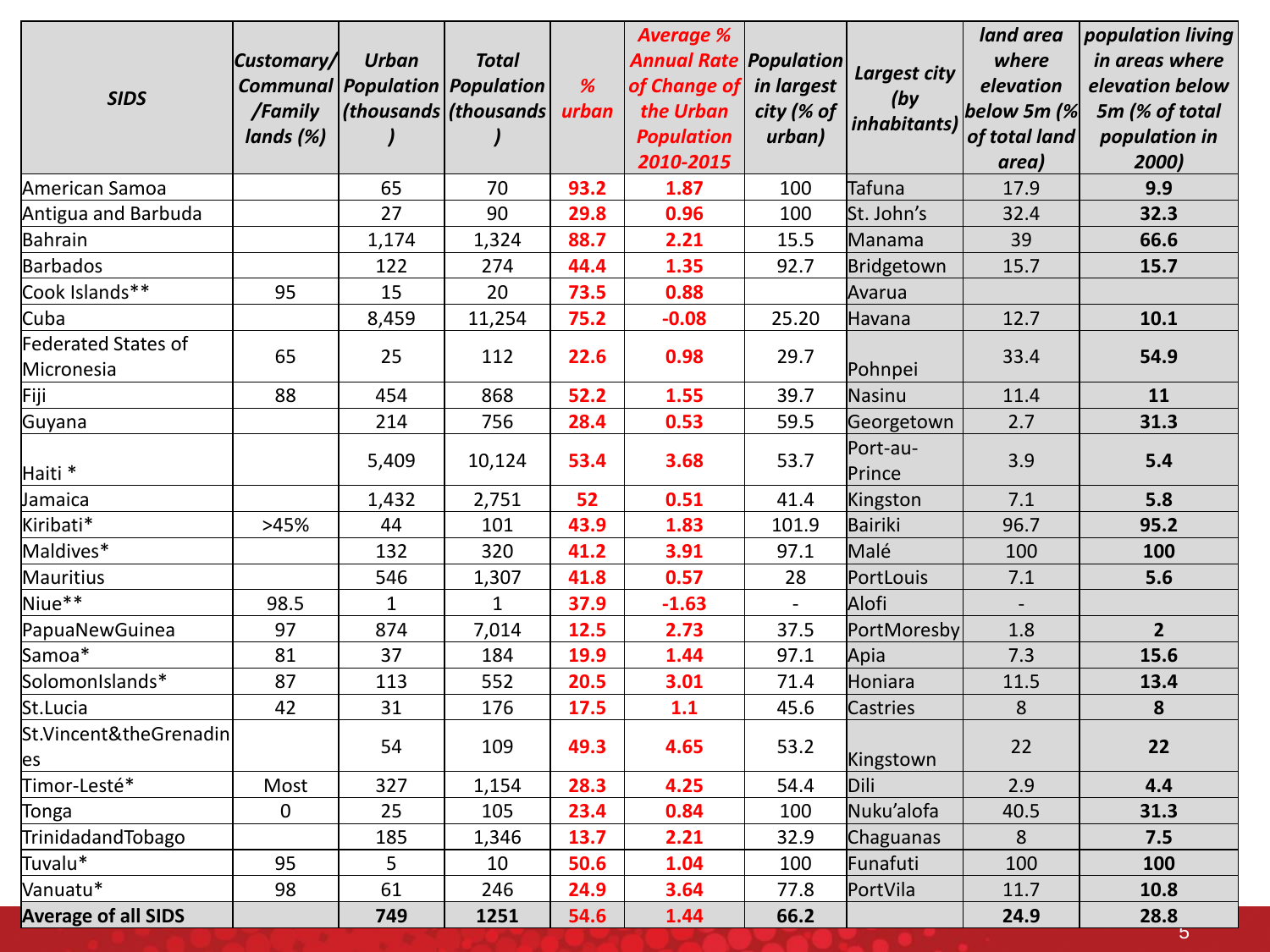#### Urbanization level and rate of change

World Urbanization Prospects (UNDESA, 2015)

| <b>Region</b>                    | % urban<br>(2015) | <b>Average % Annual Rate</b><br>of Change of the Urban<br>Population 2010-2015 |
|----------------------------------|-------------------|--------------------------------------------------------------------------------|
| Average of all SIDS              | 54.6              | 1.44                                                                           |
| Caribbean                        | 70.4              | 1.52                                                                           |
| Melanesia                        | 19.3              | 2.14                                                                           |
| Micronesia                       | 66.8              | 1.09                                                                           |
| Polynesia                        | 42.5              | 0.55                                                                           |
| <b>World</b>                     | 54.0              | 2.05                                                                           |
| High-income countries            | 80.4              | 0.76                                                                           |
| <b>Least Developed Countries</b> | 31.4              | 3.97                                                                           |
| <b>Solomon Islands</b>           | 22.3              | 4.25                                                                           |
| Vanuatu                          | 26.1              | 3.42                                                                           |
| <b>Sao Tome and Principe</b>     | 65.1              | 3.58                                                                           |
| Haiti                            | 58.6              | 3.78                                                                           |
| Guinea-Bissau                    | 49.3              | 4.13                                                                           |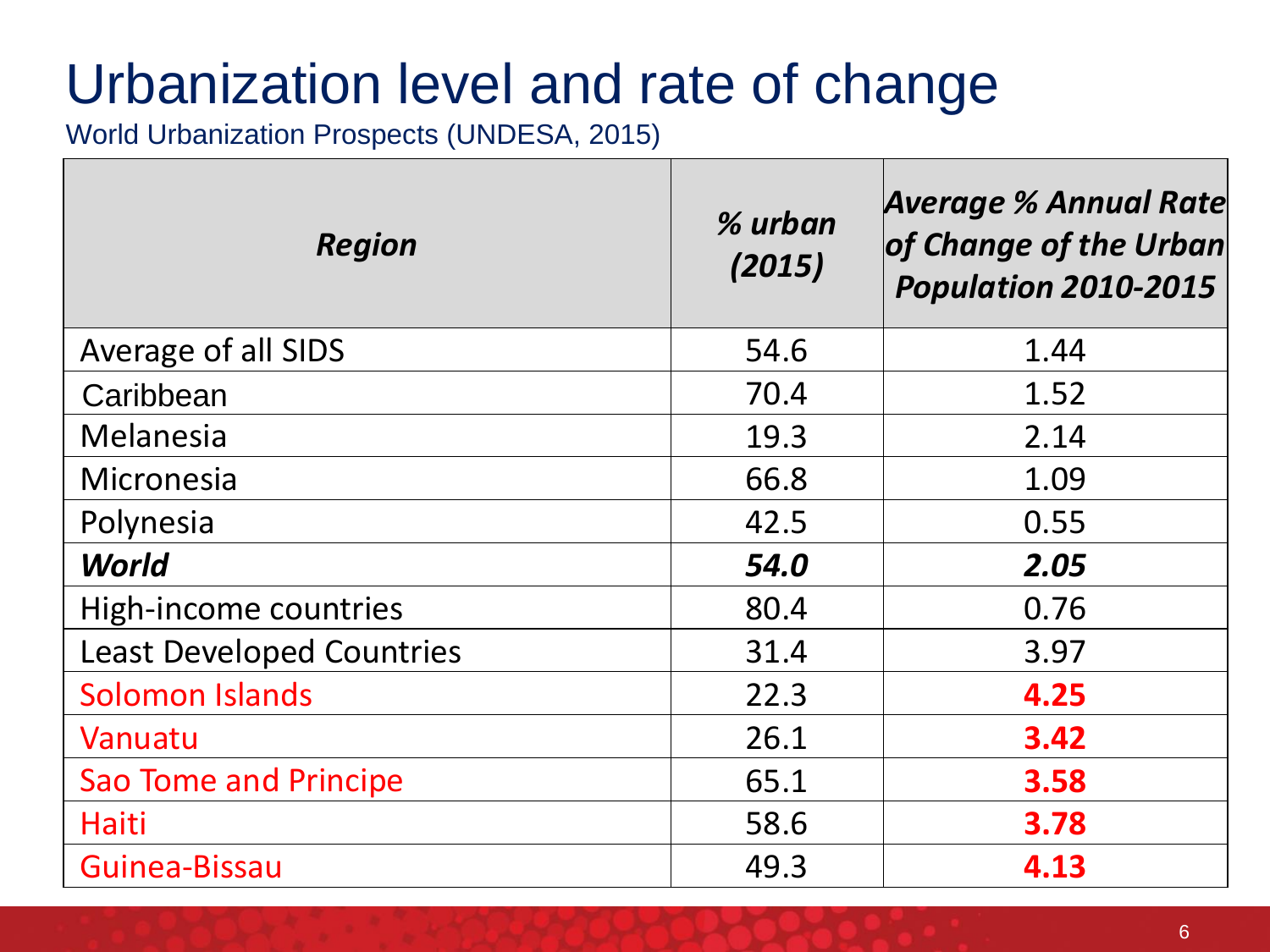#### Population density - Persons /km2 (2011- 2015)

Source: World Bank 2016 http://data.worldbank.org/indicato r/EN.POP.DNST

| <b>Selected SIDS</b>   | Population<br>density (people<br><b>Bank 2016</b> | <b>Global Density</b><br>ranking - Index<br>per km2) World Mundi 2016, CIA<br>2016 |
|------------------------|---------------------------------------------------|------------------------------------------------------------------------------------|
| Singapore              | 7,988                                             | 3                                                                                  |
| <b>Bahrain</b>         | 1,729                                             | 8                                                                                  |
| Maldives*              | 1,320                                             | 9                                                                                  |
| <b>Barbados</b>        | 659                                               | 16                                                                                 |
| <b>Mauritius</b>       | 653                                               | 16                                                                                 |
| Aruba**                | 575                                               | 19                                                                                 |
| Nauru                  | 452                                               | 26                                                                                 |
| Tuvalu*                | 415                                               | 27                                                                                 |
| <b>MarshallIslands</b> | 392                                               | 29                                                                                 |
| Haiti *                | 384                                               | 33                                                                                 |
| Comoros *              | 343                                               | 36                                                                                 |
| Grenada                | 313                                               | 41                                                                                 |
| Guam**                 | 296                                               | 42                                                                                 |
| American Samoa         | 274                                               | 45                                                                                 |
| Jamaica                | 251                                               | 46                                                                                 |
| Kiribati*              | 128                                               | 87                                                                                 |
| Timor-Lesté*           | 80                                                | 121                                                                                |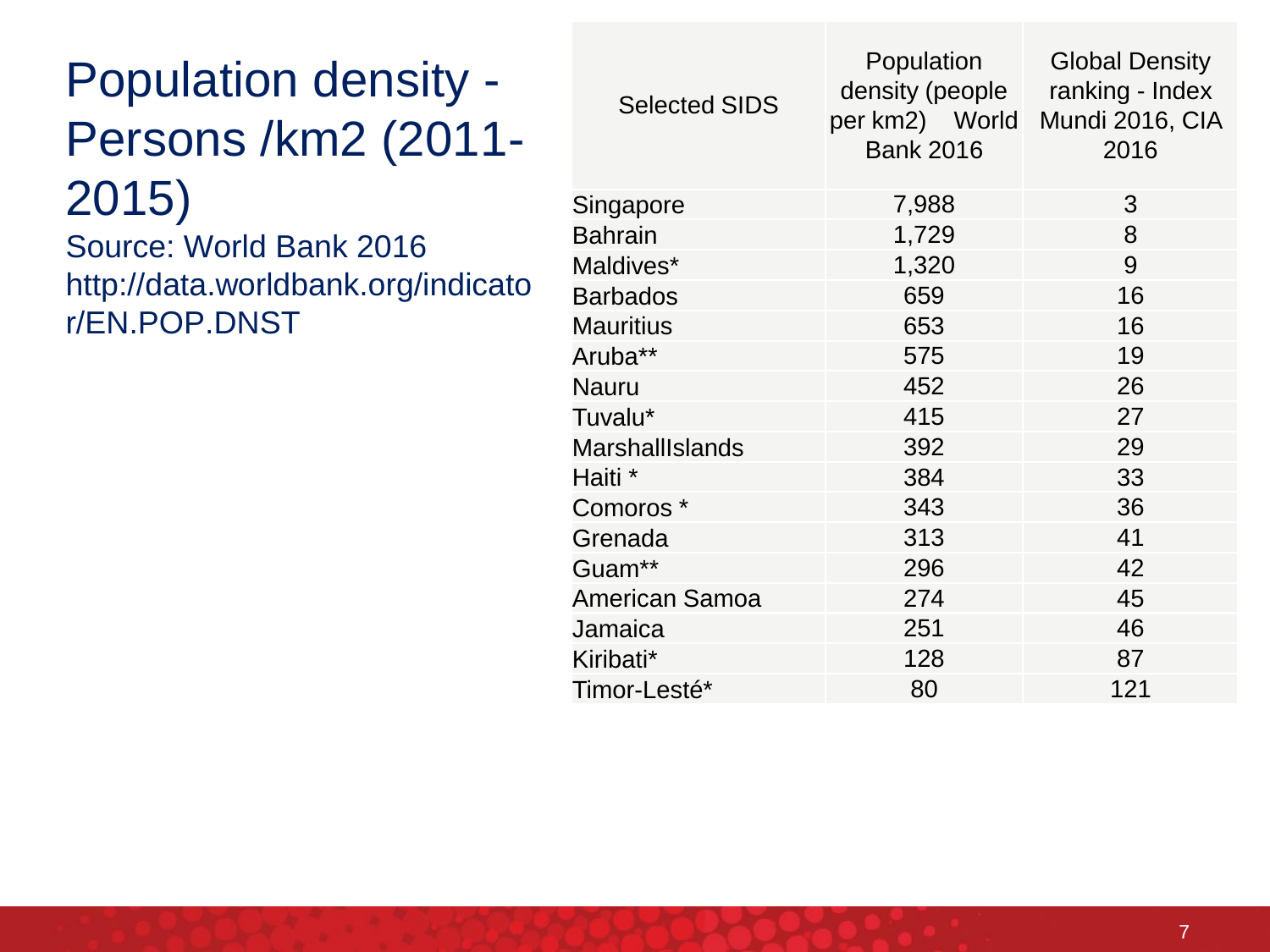#### Perception of Corruption Index Transparency International

| <b>Country</b><br><b>Rank</b> | <b>Country / Territory</b>          |
|-------------------------------|-------------------------------------|
| $\overline{7}$                | Singapore                           |
| 17                            | <b>Barbados</b>                     |
| 24                            | <b>Bahamas</b>                      |
| 29                            | Saint Vincent and the<br>Grenadines |
| 31                            | <b>Puerto Rico</b>                  |
| 39                            | Dominica                            |
| 43                            | <b>Seychelles</b>                   |
| 47                            | Mauritius                           |
| 50                            | Samoa                               |
| 55                            | Bahrain                             |
| 63                            | Cuba                                |
| 76                            | Sao Tome and Principe               |
| 85                            | Jamaica                             |
| 85                            | <b>Trinidad and Tobago</b>          |
| 100                           | Suriname                            |
| 115                           | Dominican Republic                  |
| 124                           | Guyana                              |
| 133                           | Timor-Leste                         |
| 142                           | Comoros                             |
| 145                           | Papua New Guinea                    |
| 161                           | Guinea-Bissau                       |
| 161                           | Haiti                               |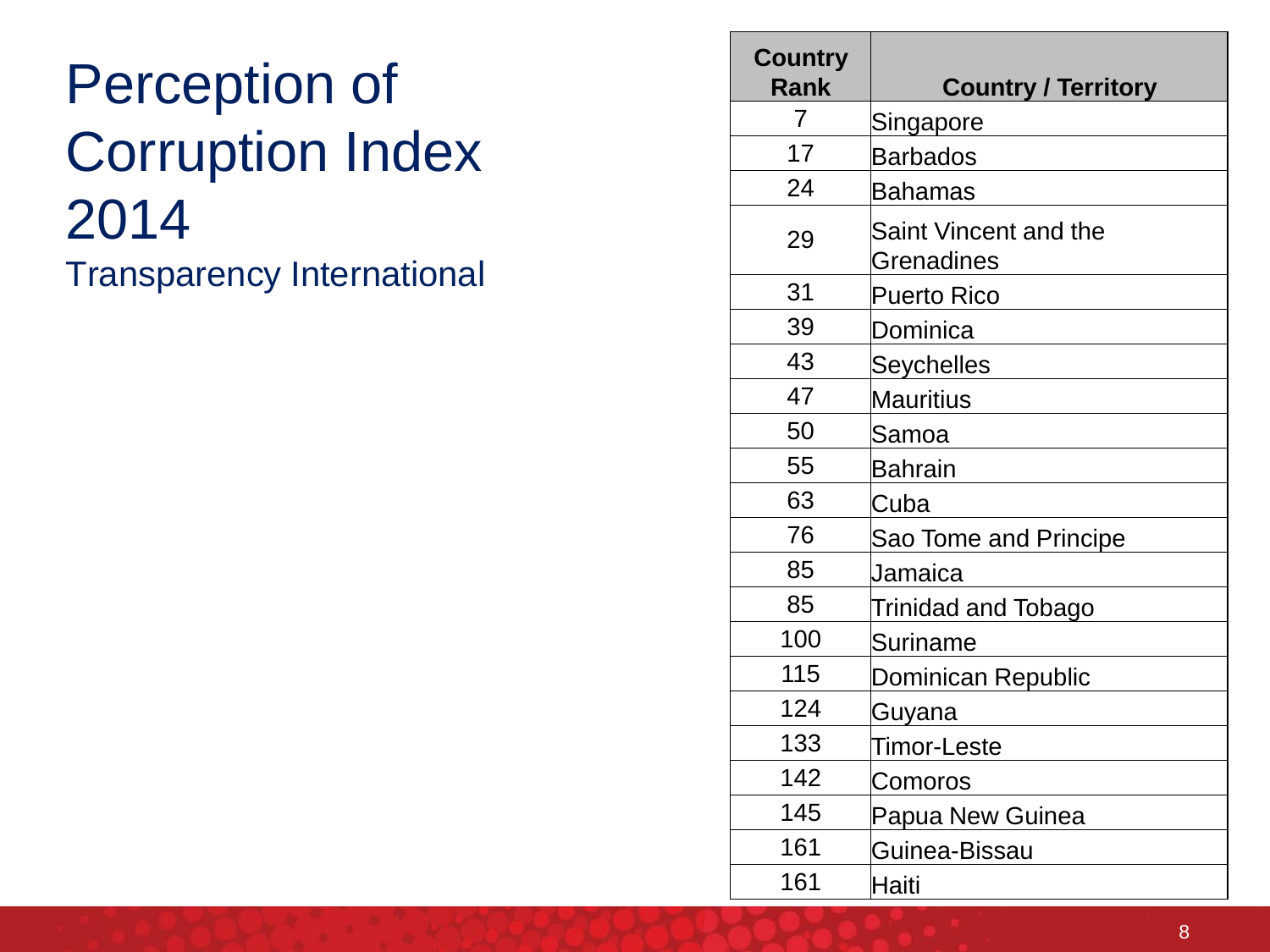### Unique, complex and severe vulnerabilities and characteristics

- SIDS are unique in regard to
	- –Size. Small population & high density. Limited scope of resources & dependent on international trade
	- –Isolation, dispersed in nature and physical isolation from markets.
	- –Climate change and sea level rise: A large coastal zones and limited land area and vulnerable to effects of climate change, particularly sea level rise and extreme weather events that impact on human settlements and activities.
	- –Natural and environmental disasters: Exposed to intense and frequent natural disasters with high levels of economic, social and environmental repercussions.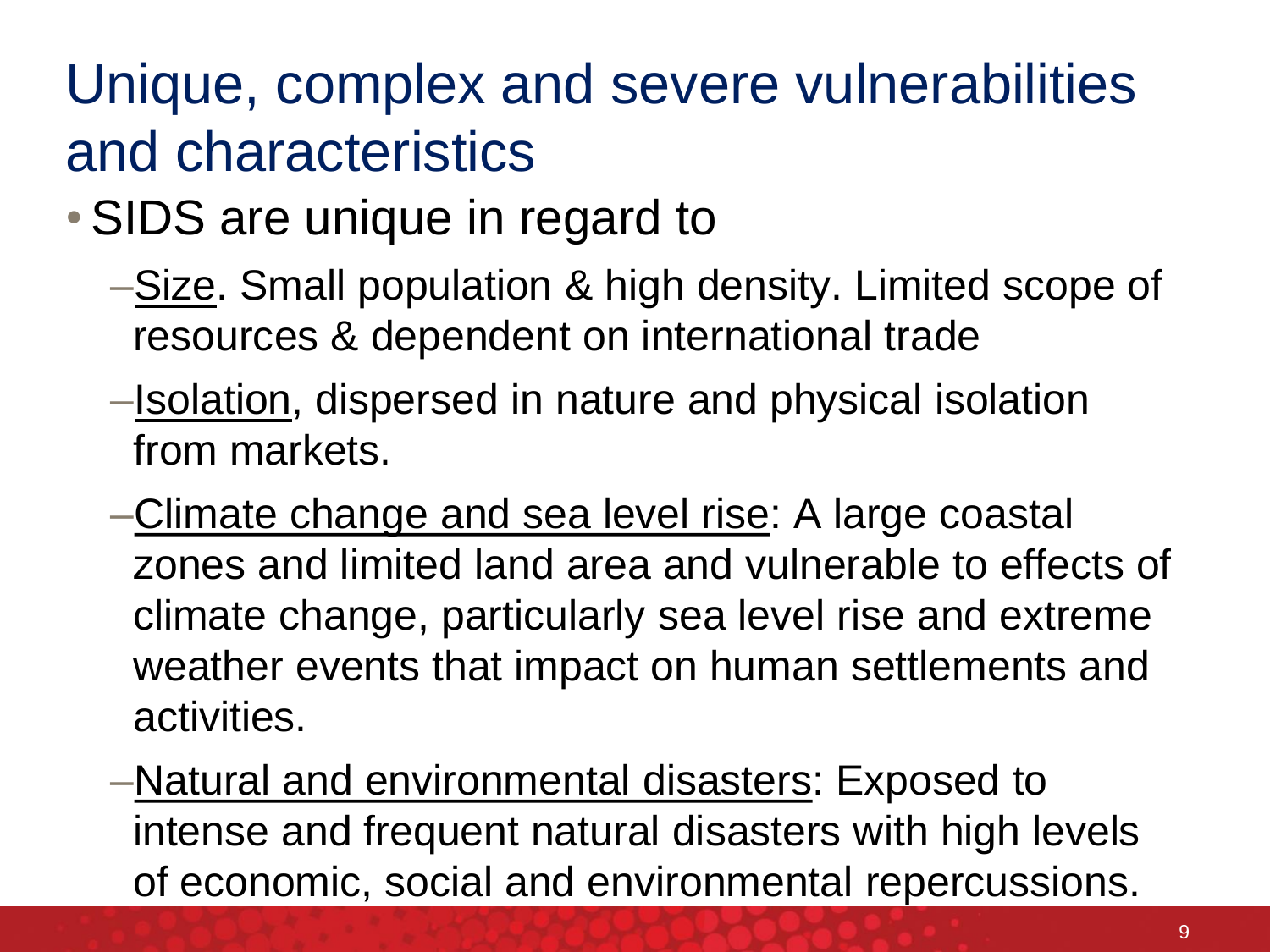#### SAMOA Pathway

#### Climate change

31. We reaffirm that small island developing States remain a special case for sustainable development in view of their unique and particular vulnerabilities, and we acknowledge that climate change and sea-level rise continue to pose a significant risk to small island developing States and their efforts to achieve sustainable development and, for some, represent the gravest threat to their survival and viability.

32. We also reaffirm that climate change is one of the greatest challenges of our time, and we express profound alarm that emissions of greenhouse gases continue to rise globally. We are deeply concerned that all countries, particularly developing countries, are vulnerable to the adverse impacts of climate change and are already experiencing an increase in such impacts, including persistent drought and extreme weather events, sea-level rise, coastal erosion and ocean acidification, further threatening food security and efforts to eradicate poverty and achieve sustainable development. In this regard, we emphasize that adaptation to climate change represents an immediate and urgent global priority.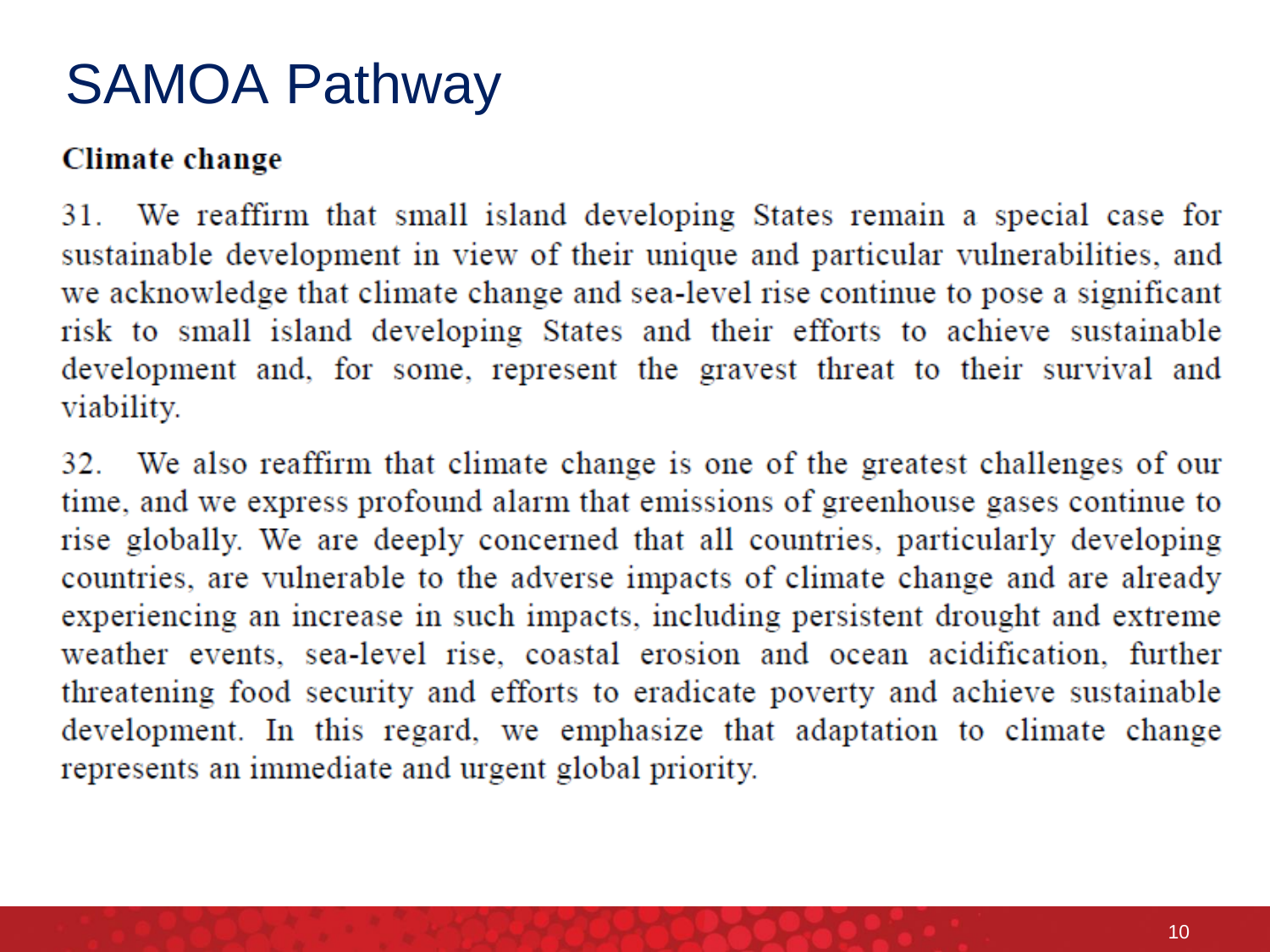### World Risk Index 2015

*United Nations University – Institute for Environment and Human Safety*

| <b>SIDS</b>                 | <b>World Risk</b><br><b>Index Ranking</b> |
|-----------------------------|-------------------------------------------|
| Vanuatu*                    | 1                                         |
| Tonga                       | $\overline{2}$                            |
| SolomonIslands*             | 5                                         |
| PapuaNewGuinea              | 9                                         |
| Timor-Lesté*                | 11                                        |
| <b>Mauritius</b>            | 13                                        |
| Guinea-Bissau*              | 15                                        |
| Fiji                        | 16                                        |
| Jamaica                     | 20                                        |
| Haiti <sup>*</sup>          | 21                                        |
| Guyana                      | 22                                        |
| <b>Dominican Republic</b>   | 25                                        |
| Cape Verde *                | 36                                        |
| Suriname                    | 49                                        |
| United Republic of Tanzania | 56                                        |
| TrinidadandTobago           | 62                                        |
| Comoros <sup>*</sup>        | 63                                        |
| <b>Belize</b>               | 85                                        |
| Cuba                        | 96                                        |
| <b>Bahamas</b>              | 122                                       |
| Seychelles                  | 153                                       |
| <b>Bahrain</b>              | 164                                       |
| Kiribati*                   | 165                                       |
| Grenada                     | 167                                       |
| <b>Barbados</b>             | 168                                       |
|                             |                                           |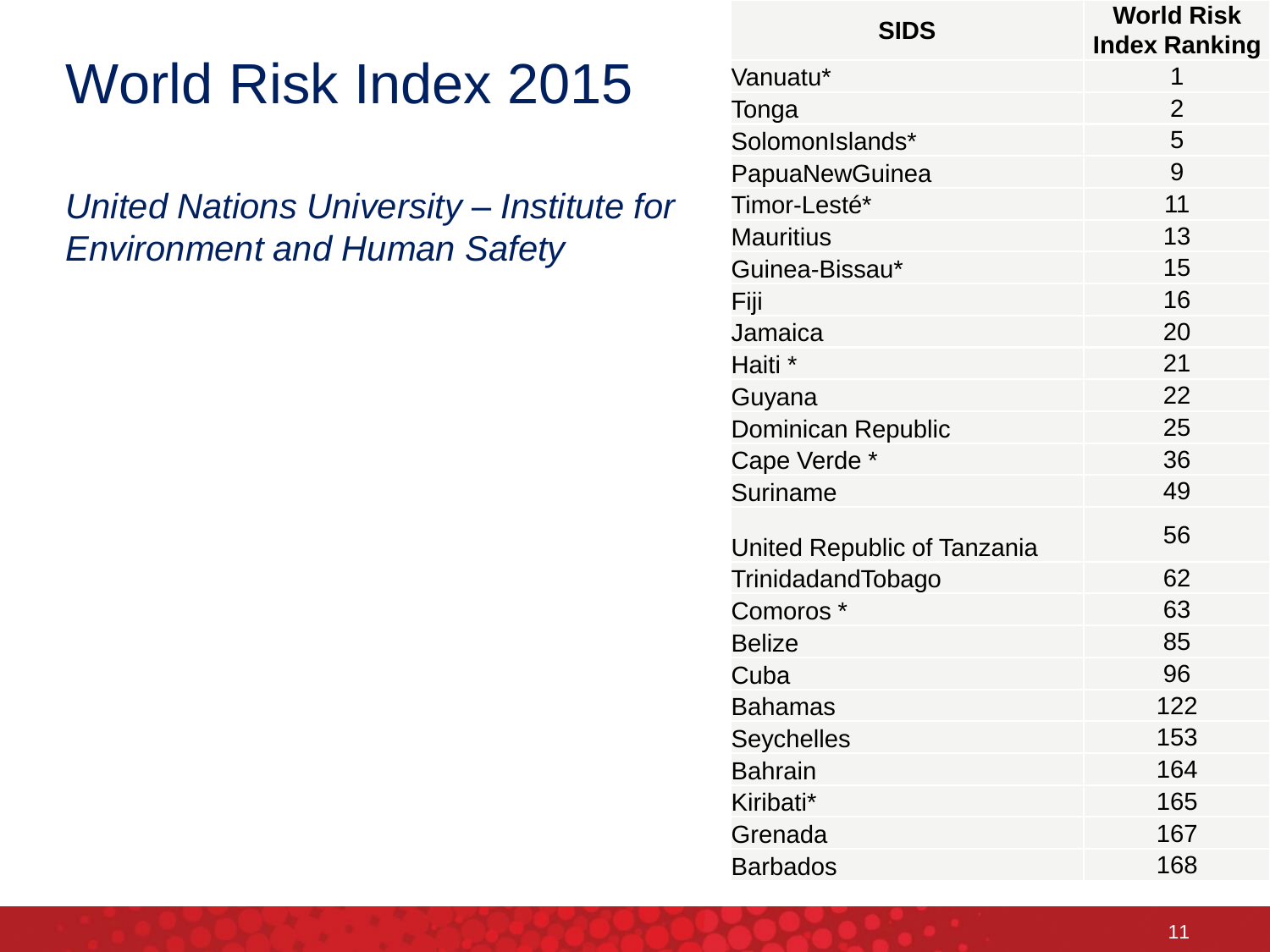## Workshop Aims

- •Build on the outcomes from the SIDS workshop at FIG 2010 in Sydney, and the 2013 Fiji Symposium.
- Move beyond the challenges and identify ways forward for improved land governance and tenure security in SIDS.
- Identify the role of land professionals in this.





The Role of Land Professionals SIDS Seminar, FIG Congress, Sydney, Australia 14th-15th April 2010

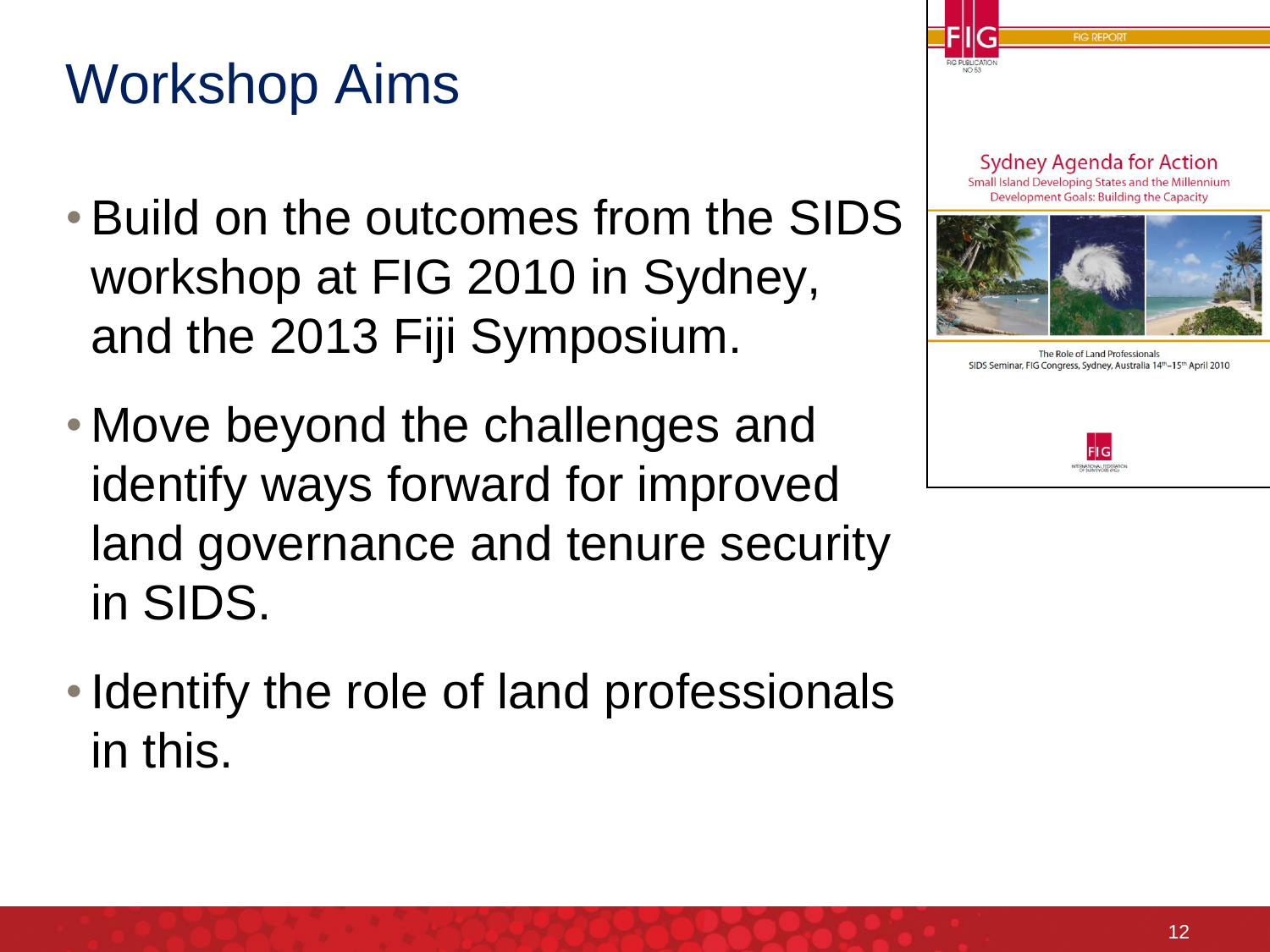#### Framing Questions – key challenges and vulnerabilities

- 1. What are the key vulnerabilities and challenges for SIDS countries in contributing to their countries resilience to natural disasters & sea level rise –what are the roles of land sector agencies & land professionals in this regard?
- 2. What are the key vulnerabilities and challenges for SIDS countries in relation to rapid urbanisation and how can this be addressed by the land sector agencies and land professionals?
- 3. What are the constraints in improving land governance and administration in SIDS countries?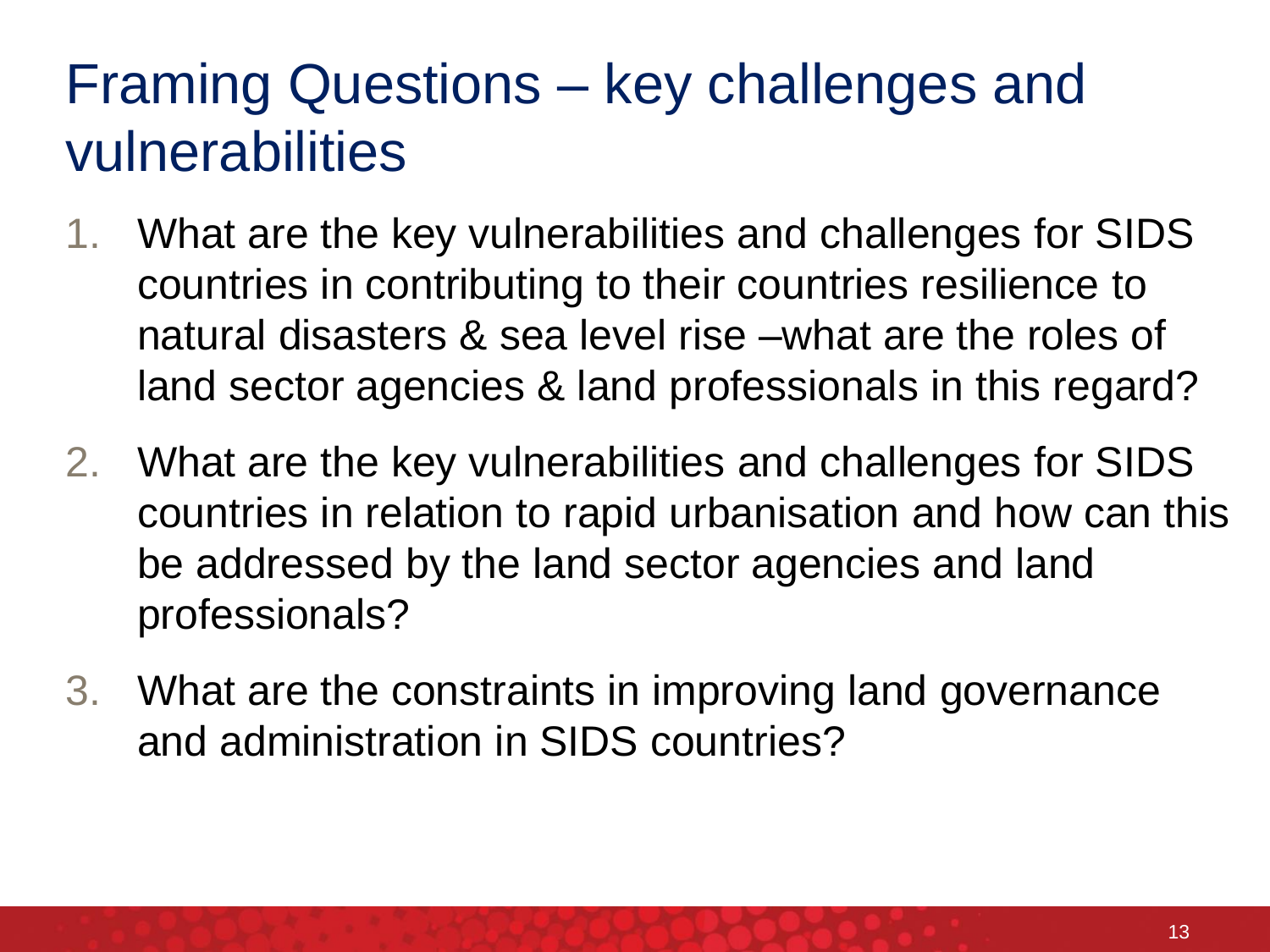### Framing Questions – how these challenges can be addressed by land governance

- 4. How can these land governance and administration constraints be addressed by the land sector agencies and land professionals – including applying the VGGTs and Fit-For-Purpose Land Administration Systems?
- 5. What capacity building is required for the land professionals to fulfil this role and how can this capacity building be best implemented?
- 6. What professional and organisational collaboration is needed by associations such as FIG, the PGSC, the SSSI, NZIS, and the RICS in helping land professionals in SIDS countries respond to the vulnerabilities and in fulfilling their roles?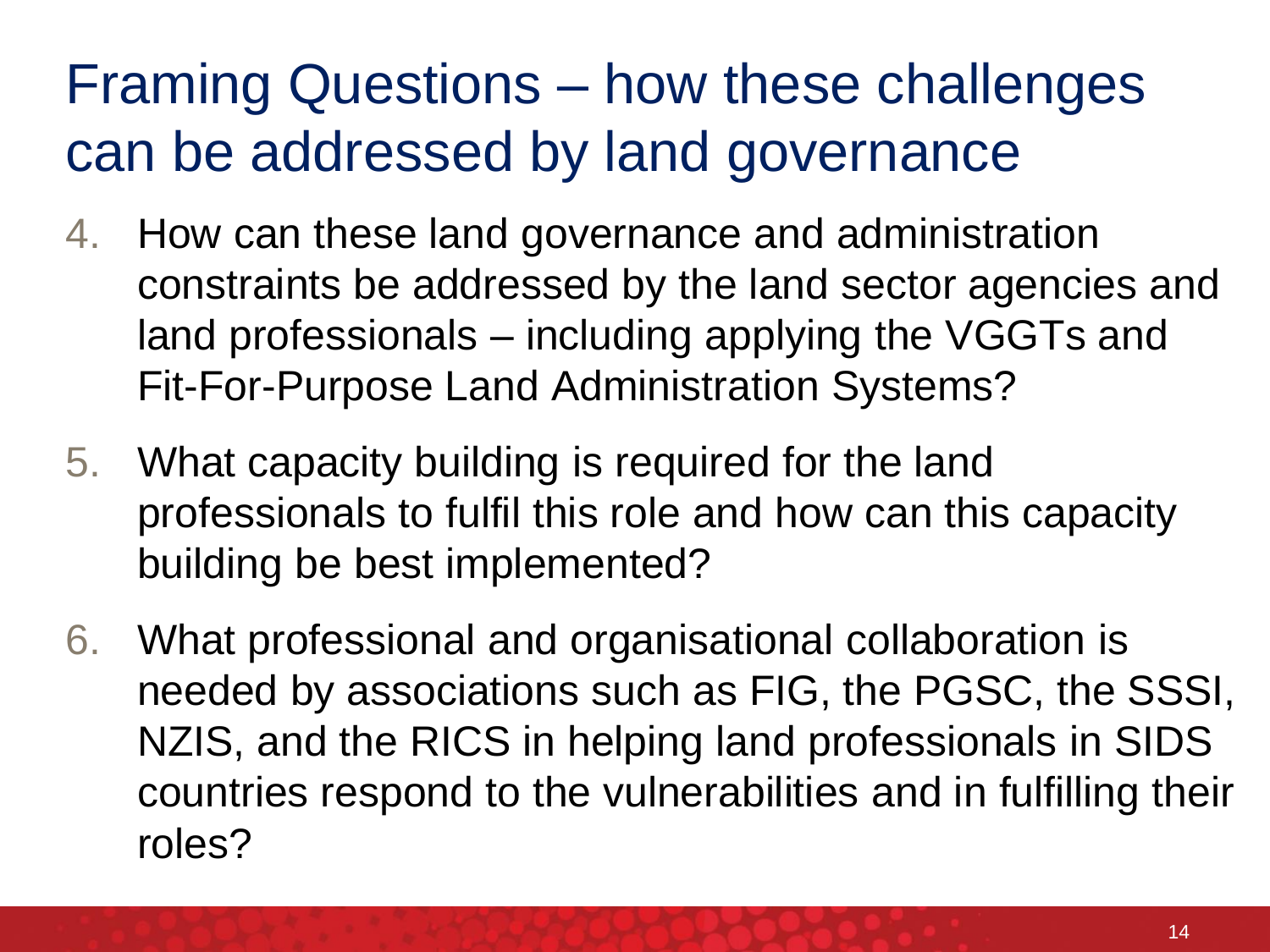### Plenary Session 1

- 9.00 Welcome address *(Diane Dumashi, FIG)*
- 9.10 NZIS
- 9.20 Introduction and workshop program The context and specific vulnerabilities of SIDS: The importance of land governance *(David Mitchell, RMIT University)*
- 9.40 Urbanisation and disaster risk in SIDS *(Max Kep, PNG)*
- 10.00 Challenges for improved land governance in SIDS **(Faatasi Maloga, Tuvalu)**
- 10.20 The Voluntary Guidelines on the responsible governance of tenure and SIDS *(Paul Munro-Faure, FAO)*
- *10.40 Discussant summary*
- **10.45 – 11.15 Morning Tea**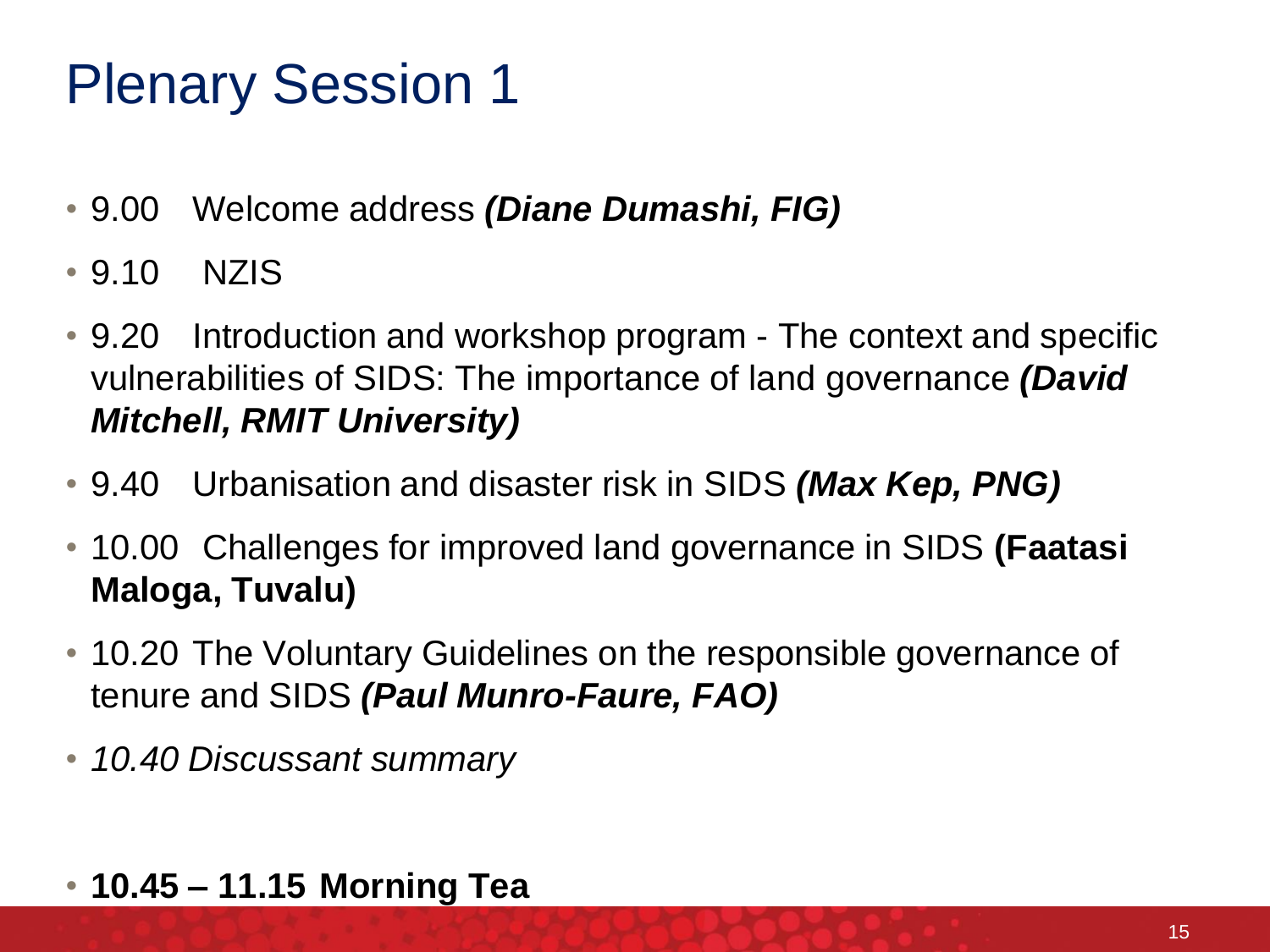## Workshop Program Day 1 Key challenges for land governance and tenure security

- **11.15 – 12.45 Technical Session 1 – Regional and country perspectives**
- 11.15 Pacific Urban Forum challenges and lessons for land governance (Luke Kiddle)
- 11.30 Fiji (Paserio Samisoni)
- 11.45 Vanuatu: role of National Geodetic Network (Martin Sokomanu)
- 12.00 Vanuatu: Land policy and land reform (Williams Ganileo)
- 12.15 Tonga (Viliami Folau)
- 12.30 Discussion
- **1.00 – 1.45 Lunch**
- **1.45 – 3.15 Technical Session 2 – Regional and country perspectives**
- 1.45 Nuie (Hubert Kalauni)
- 2.00 Samoa (Petania Tuala)
- 2.15 Tuvalu (Faatasi Maloga)
- 2.30 Discussion
- **3.45 – 5.30 Workshop 1 Key challenges for CCA and Land Governance in SIDS.**
- Break out groups (Questions 1-3): Each group to report back.
- **Evening 5.30 - 6.30 – Welcome Reception (supported by Trimble and RMIT)**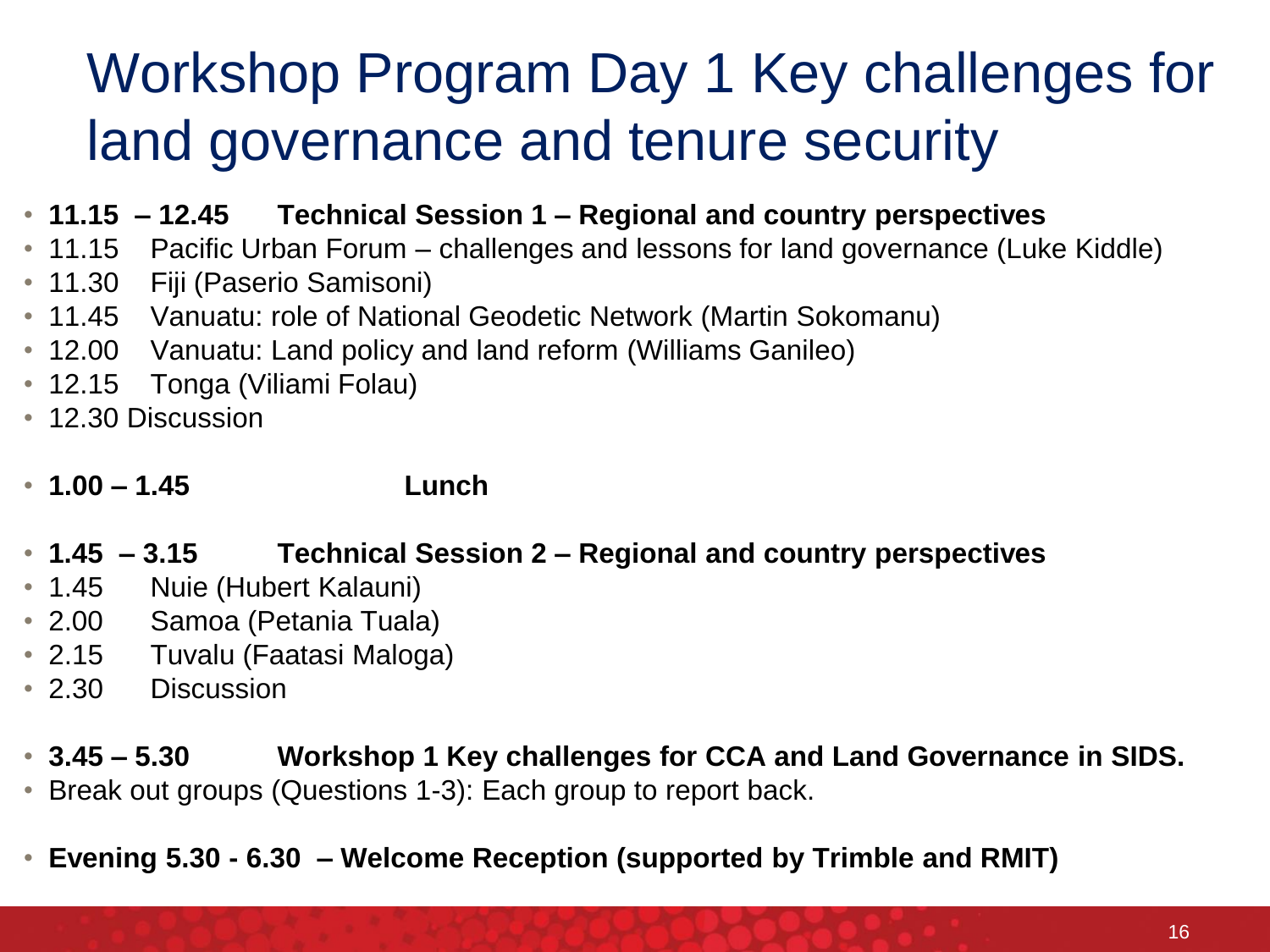### Day 2 Responsible land governance and land administration for SIDS

**9.00 – 10.30 Technical Session 3 – Regional and country perspectives**

#### **10.30 – 11.00 Morning Tea**

#### **11.00 – 12.30 Technical Session 4: VGGTs for SIDS**

Presentation: Addressing key vulnerabilities and challenges through implementing the VGGTs Mr Paul Munro-Faure, FAO Panel and floor Discussion

#### **12.30 – 1.15 Lunch**

**1.15 – 3.00 Technical Session 5: Land tools and secure land rights for all** Presentation 1: GLTN Land Tools and their application to SIDS Mr Cyprian Selebalo, GLTN Presentation 2: STDM Piloting in St Lucia and St Vincent Ms Charisse Griffiths-Charles, UWI Panel and floor Discussion

#### **3.00 – 3.30 Afternoon tea**

**3.30 – 6.00 Workshop 2 - Responsible Land governance and administration** Break out groups (Questions 4-6) Groups report back.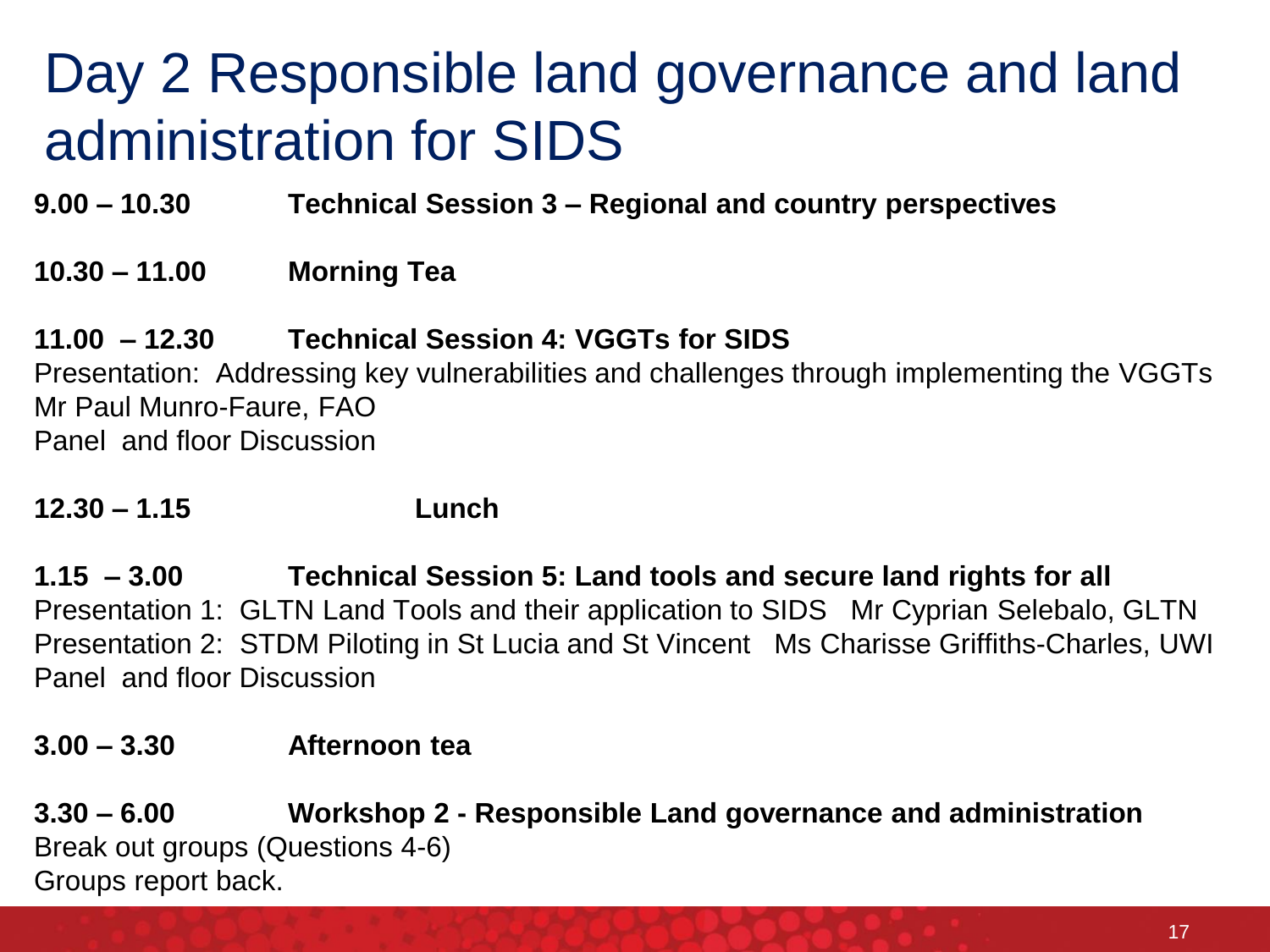## **Day 3 – Wednesday May 4th , 2016: 2 to 3.30pm "***Christchurch Declaration***"**

- *Welcoming remarks and Introduction of the Speaker and Panel Members*
- *Presentation: Draft Declaration*
- *Panel Discussion*
- *Questions and comments from the audience*
- *Discussion summary*
- *Closing remarks*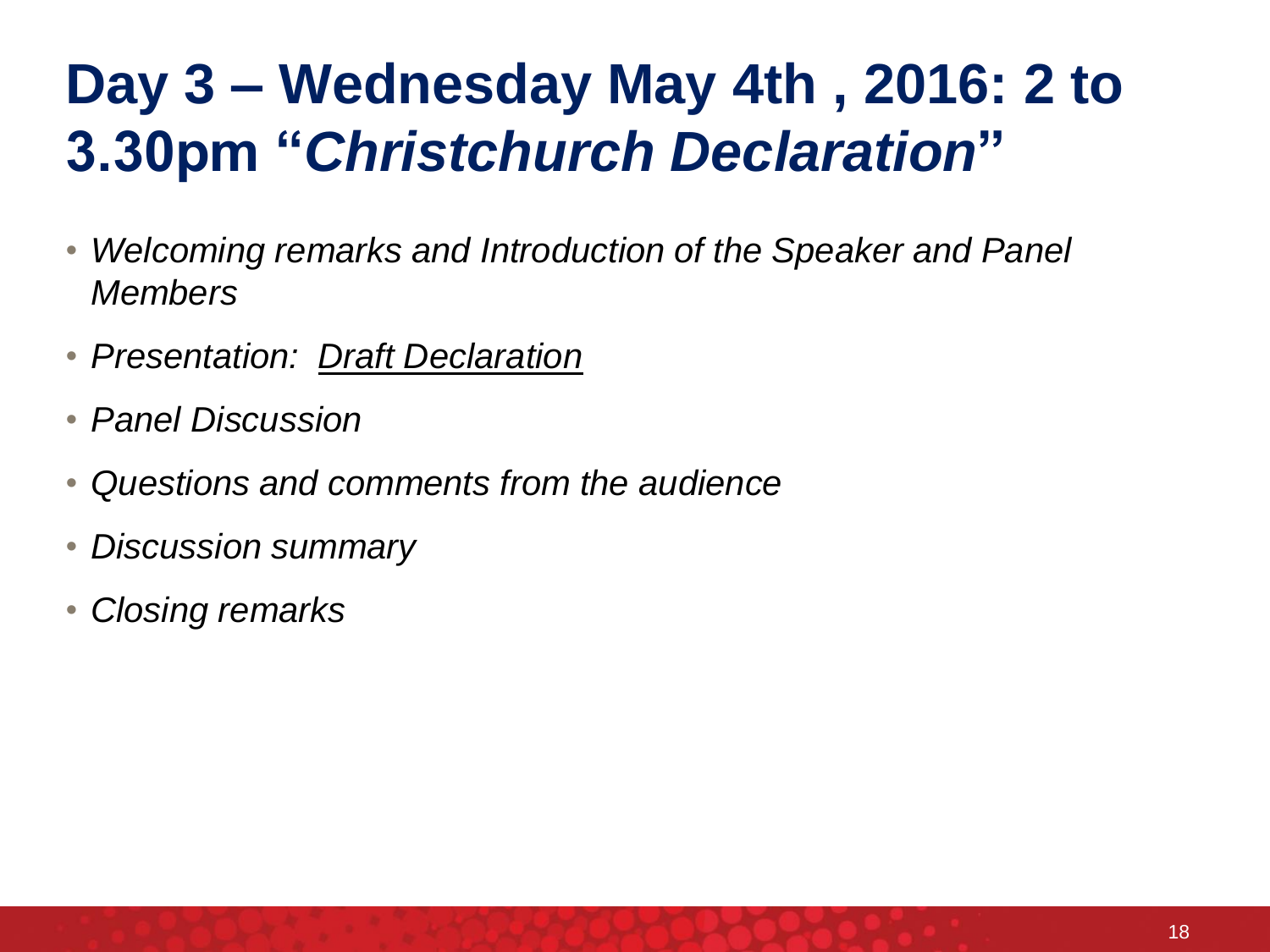## Your Privacy

- The Declaration will draw general conclusions about the key messages from all discussions at the workshop.
- Comments by individuals in discussions wont be included or referenced.
- Powerpoint presentations and papers will included in the workshop proceedings – and so will be publicly available.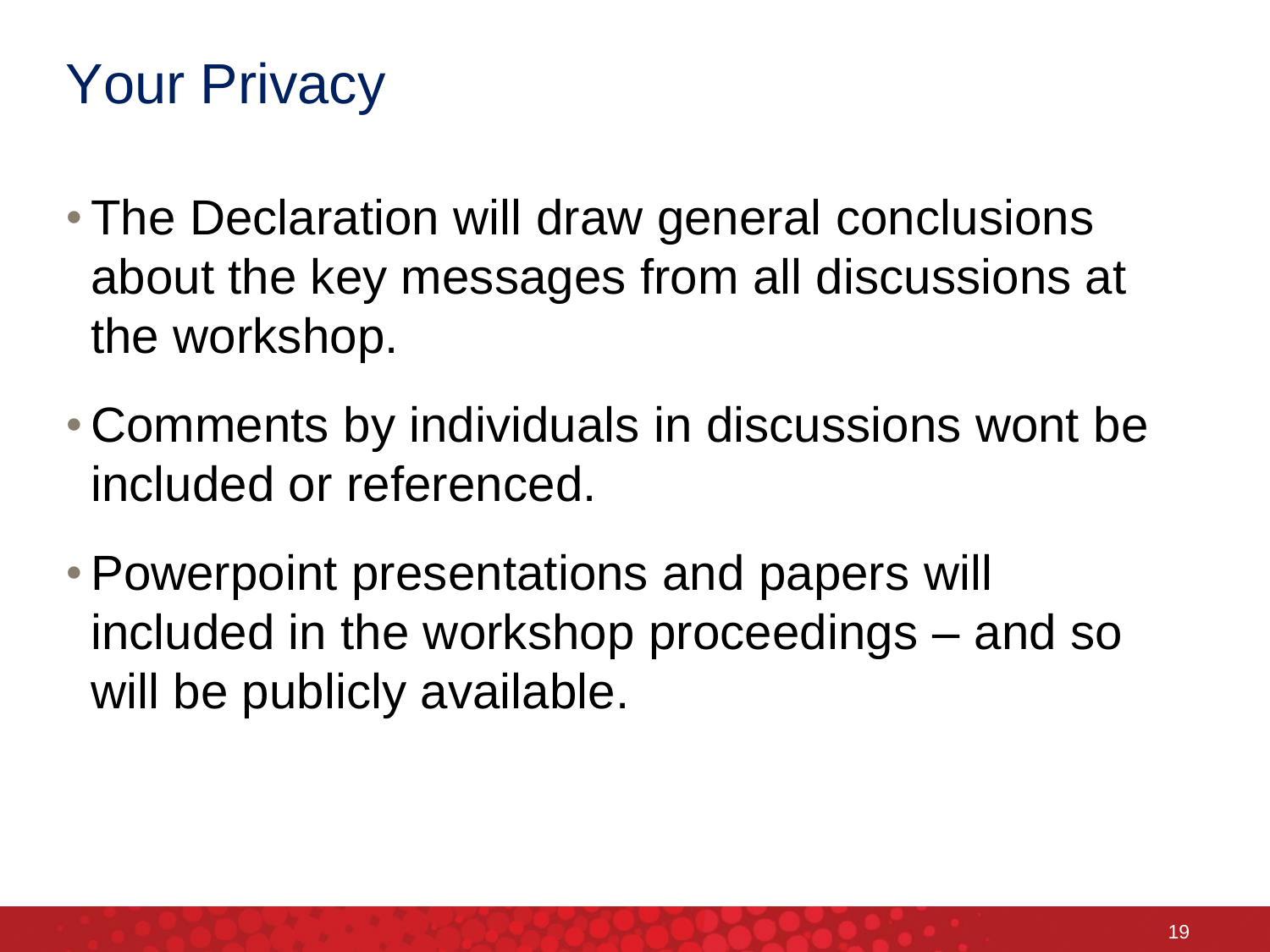### Acknowledgements

- •Bill Robertson
- Tony Burns
- •Stig Enemark
- •Kate Fairlie
- FIG Office
- UNFAO, GLTN, NZAID, NZIS
- •All presenters, chairs and discussants.